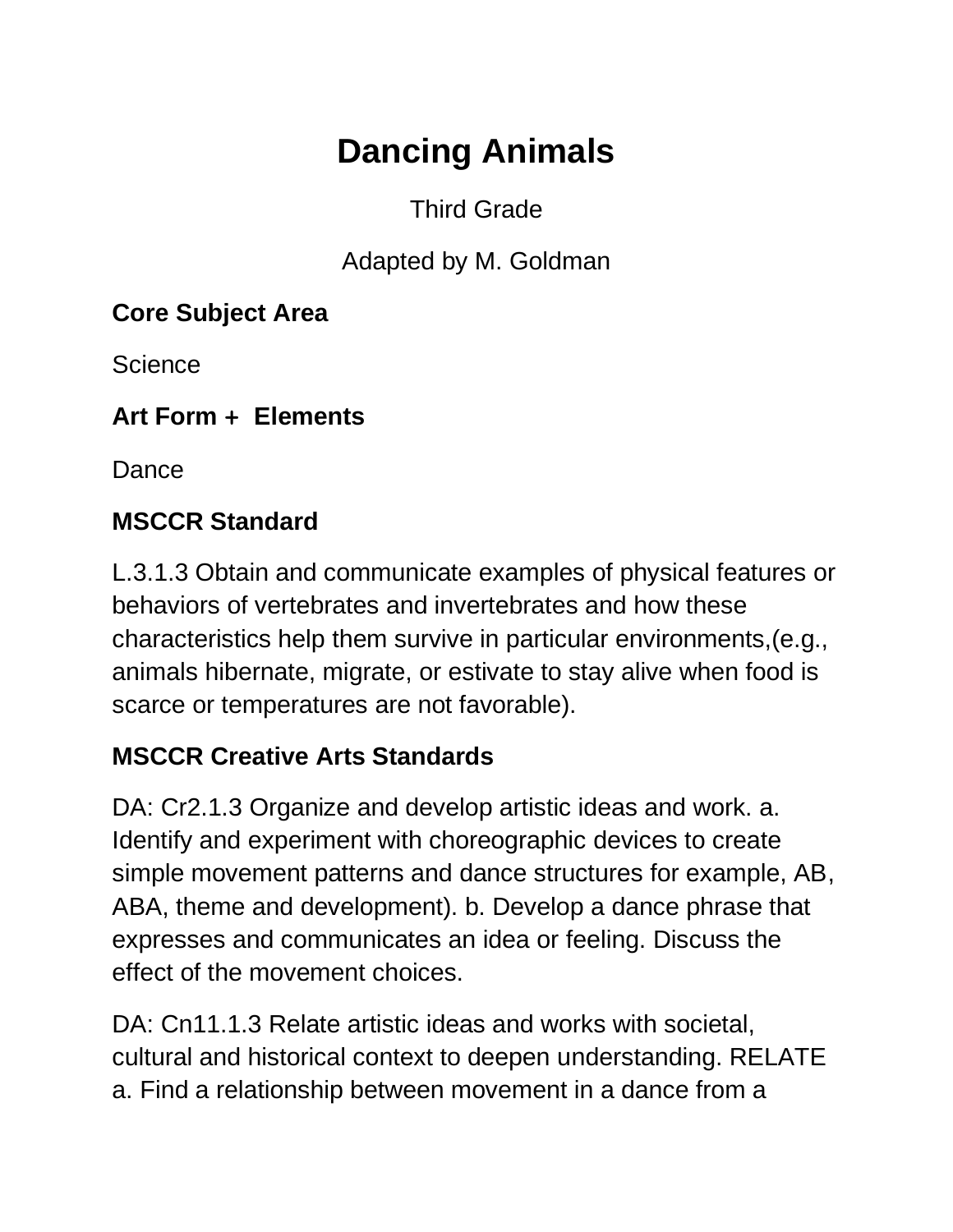culture, society, or community and the culture from which the dance is derived. Explain what the movements communicate about key aspects of the culture, society, or community.

## Materials Needed

Masking tape square on the floor

Pictures of specific animals- giraffe, Scarlet king snake and coral snake, stingray, and clownfish

Drum/or coffee can with lid for tapping

## Vocabulary

Survival

Adaptation

**Environment** 

**Behavior** 

mimicry

Low/high (Spatial)

Mirror

choreography

Duration- **45** minutes

Lesson Sequence: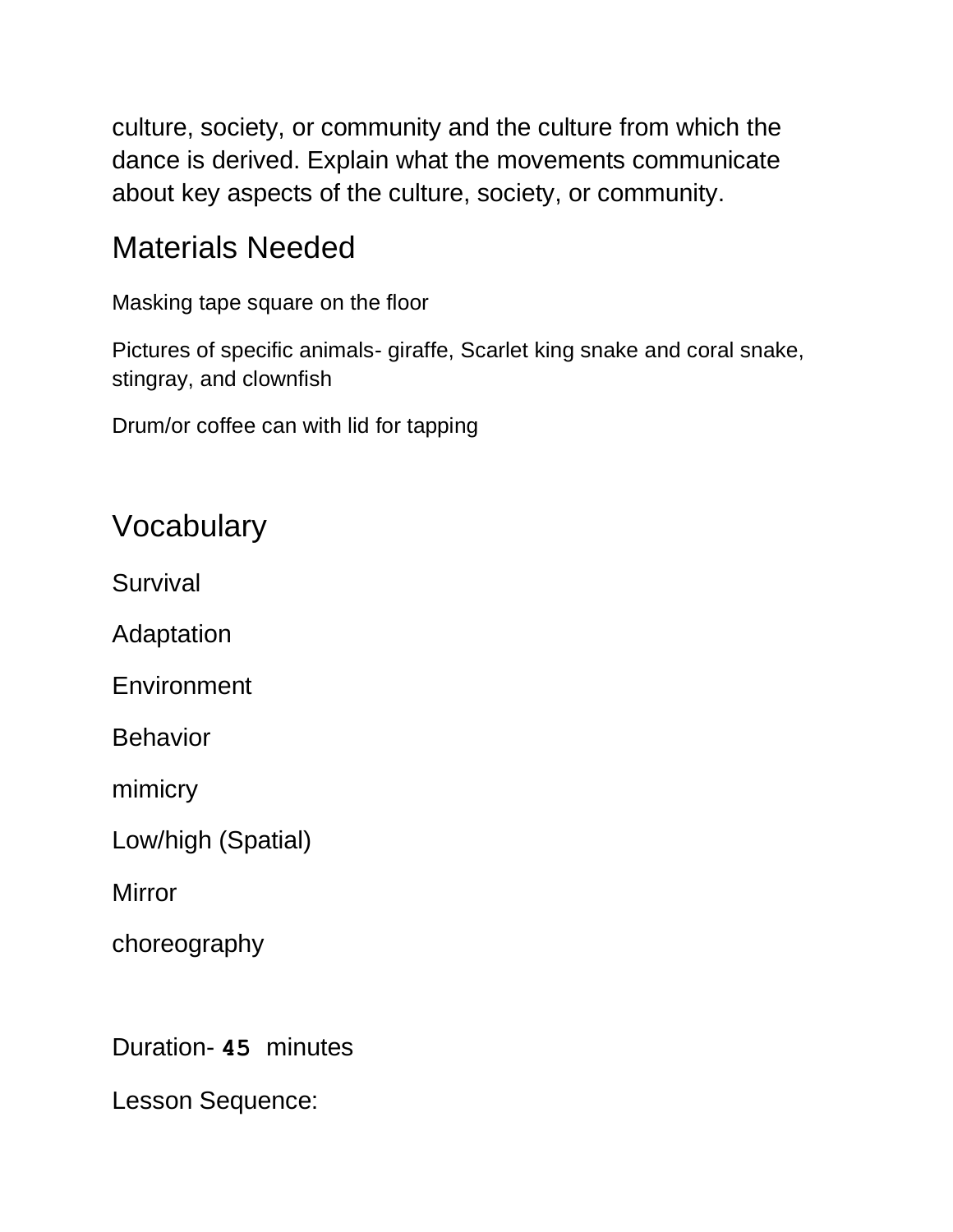1. Establish a routine for a dance if not done prior to this. Tell students: " You must keep in your own space and not touch unless part of the direction. When I begin tapping a drum or music starts, you may dance. When the drum or music stopsyou must freeze." Practice and correct as needed before beginning.

2. Remind students that animals live in a variety of ecosystems. Every animal must live where it can get the resources it needs for survival. Animals and plants have parts that provide ways for them to survive.

3. Let's look at some examples (Pictures of the following animals are in the resources below) :

A giraffe- show the picture of a giraffe. A giraffe has the distinct characteristic of a long neck. This long neck allows them to survive in their environment. They live in an area where there are not many leaves on or near the ground. They use their long necks to reach leaves for food. "When the music starts, try reaching. Reaching for the very tops of the trees! Can you reach it with your head? Toes? Elbows? How else can you reach?" Stop the music and discuss how a long neck would be very beneficial.

4. Another example is a Coral Snake and a King Snake -Show these two pictures at the same time. "These are two different species of snakes, but they look very similar. One of these snakes is very poisonous, and one is not poisonous at all. Does anyone know which is which? The coral snake is poisonous, and the king snake is not. Many scientists believe that the scarlet king snake adapted to look like the coral snake so that other animals would think it was poisonous too. This would help the king snake from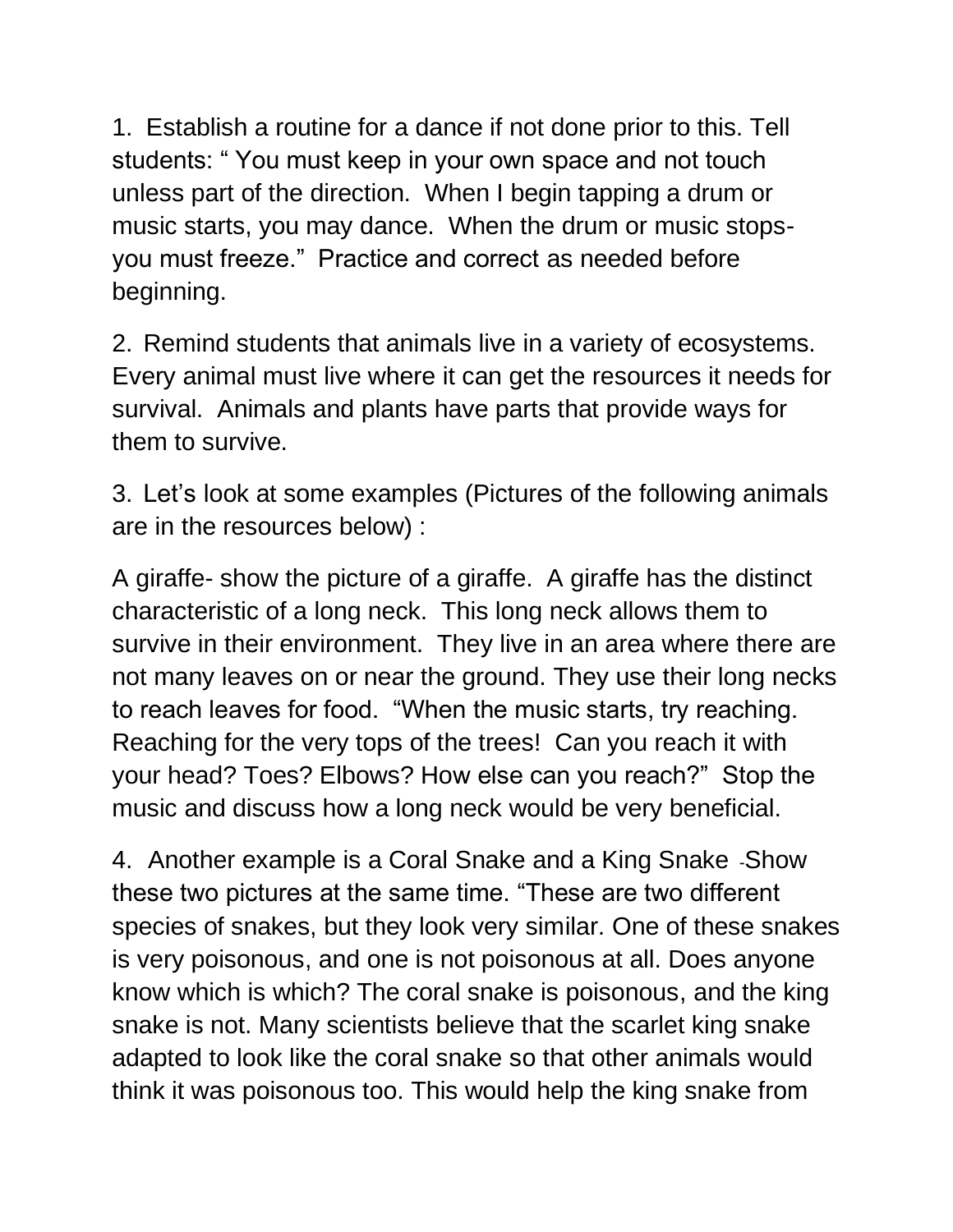being eaten by predators. The science word for this is "Batesian mimicry," but that simply means "copy-cat." Can you tell the difference in the pattern on the snakes? There is a rhyme to help you remember, "Red on yellow, kill a fellow, red on black, won't kill Jack." For this animal, we will do shadow partners. On the count of three, be standing elbow to elbow with a partner. Decide who will go first. First partner, when the music turns on, you will start to move. Second partner, stand directly behind your partner and copy-cat whatever they do, just like you were their shadow. Switch roles."

5. Stingray: Stingrays have several adaptations. They swim very quickly, can sting their prey with their tails, and they can blend into the ocean floor. How do they blend into the ocean floor? They are flat and are colored like the sand. When the music starts, begin moving very quickly, like a stingray, but as soon as the music stops, freeze in a low shape and don't move. I will walk around your low shapes, see if you can sting me with your hand when I come by. Make sure that you don't move anything but your hand, just like stingrays, will move their tails.

6. Clownfish: Clownfish have a special adaptation to where they live. Clownfish can swim among the tentacles of a sea anemone without getting hurt. Other fish are poisoned by the sea anemone. This helps to keep clownfish safe from predators. (Play an adapted version of sharks and minnows). This square on the floor is our sea anemone. All of you are clownfish, and I am a much bigger fish. Only clownfish can go inside of the square. When the music starts, begin swimming around the square. If the music stops, run to the inside of the square where you are safe from the